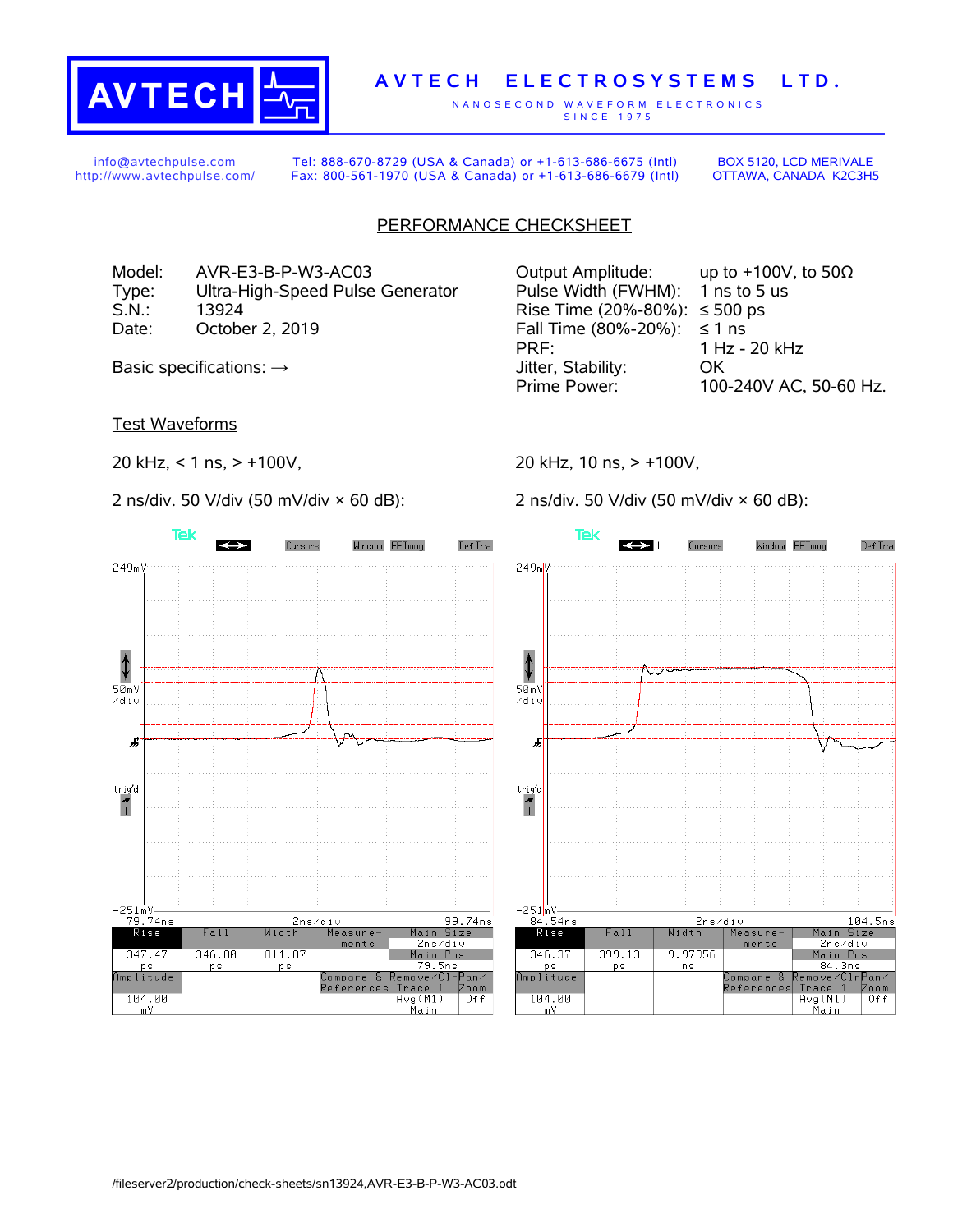20 kHz, 100 ns, > +100V, leading edge,

5 ns/div. 50 V/div (50 mV/div × 60 dB):

20 kHz, 100 ns, > +100V, trailing edge,

5 ns/div. 50 V/div (50 mV/div × 60 dB):

Window FFTmag

Def Tra

Part Size: M1<br>Pert Size: M1<br>S0mV/div<br>Vert Offset: M1